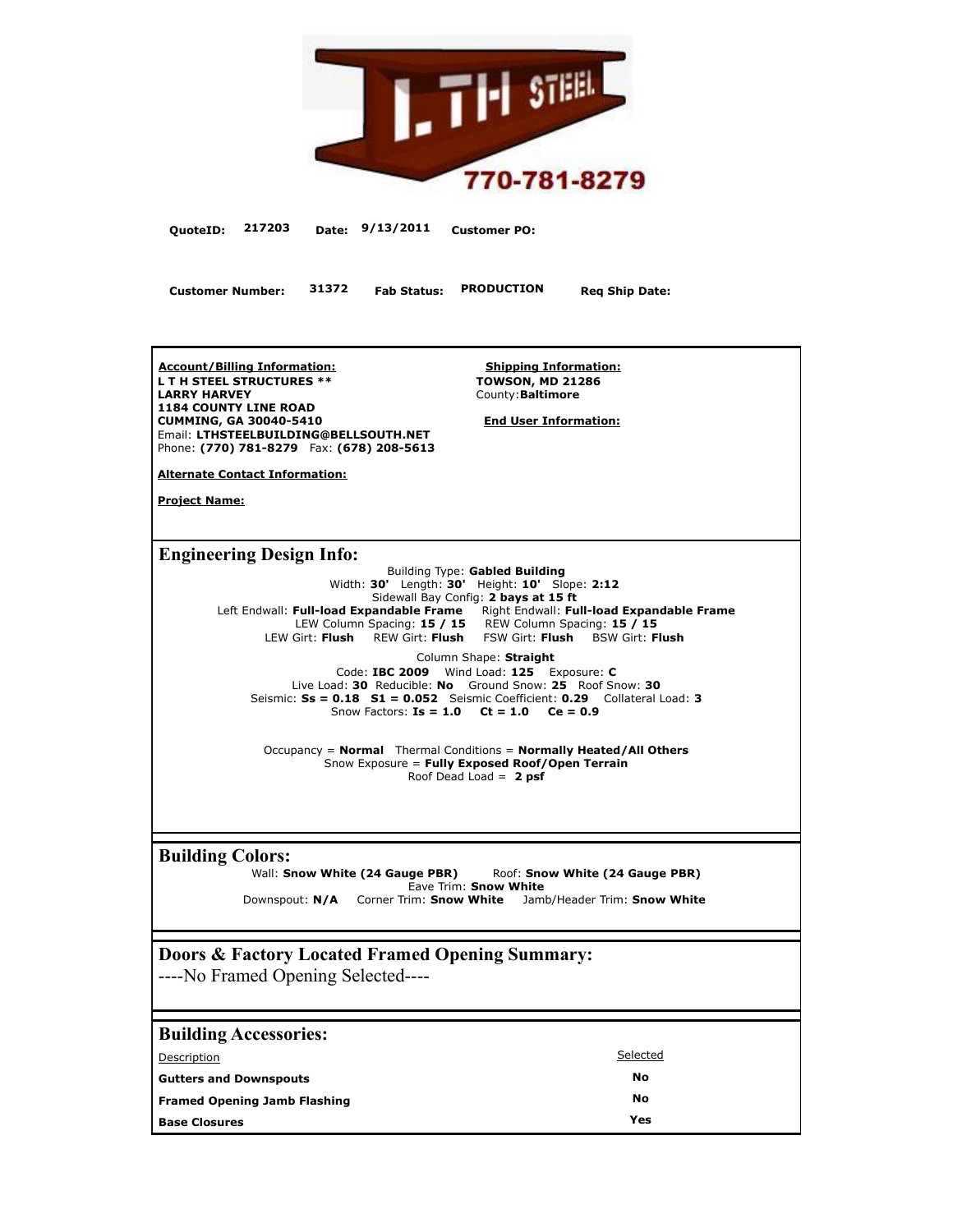**Standard Base Angle**

## **Roof Extensions:**

----No Roof Extensions Selected----

# **Liner Panel:**

----No Liner Panel Selected----

| Other Accessories:                                                                                                  |             |     |       |
|---------------------------------------------------------------------------------------------------------------------|-------------|-----|-------|
| Description                                                                                                         |             | Qty | Color |
| Doors Type M3070 (Windloaded)                                                                                       | (3ft X 7ft) | 1   | White |
| Swing Option: Left Handed                                                                                           |             |     |       |
| <b>Option: Insulated Option Standard</b>                                                                            |             |     |       |
| Lock Option: Mortise Lockset                                                                                        |             |     |       |
| Doors Type M6070 (Windloaded)                                                                                       | (6ft X 7ft) | 1   | White |
| Swing Option: Left Handed                                                                                           |             |     |       |
| Option: Insulated Option Standard                                                                                   |             |     |       |
| Lock Option: 2 Leaves Active<br>2 Anti-Panic Hardware Surface Mounts<br>2 Lever Lock sets<br>6070 Removable Mullion |             |     |       |

**Walkdoor Keyed Option:** Doors are not keyed alike.

# **Misc Framed Openings:**

----No Misc Framed Openings Selected-----

## **Insulation:**

| Description                    | Thickness | Location | Sq Feet |
|--------------------------------|-----------|----------|---------|
| White Polypropylene (WMP-VR-R) | 6"        | Walls    | 1616    |
| White Polypropylene (WMP-VR-R) | 6"        | Roof     | 1098    |
| _ _ _ _ _ _ _ _ _ _ _          |           |          |         |

Includes double sided tape and 1 roll(s) of patch tape.

Wall Fastener Type: **Standard** Length: **2"**

Roof Fastener Type: **Long Life** Length: **2"**

# **Total Price Summary:**

| Base Building Price:                                             |                    |
|------------------------------------------------------------------|--------------------|
| Building Freight: (Rome)                                         |                    |
| Total Accessories Price (including fasteners, accessories):      |                    |
| Insulation Price:                                                |                    |
| Insulation Freight:                                              |                    |
| Stamped with Design Calculations Overnight Service               |                    |
| Tax:                                                             | <b>To Be Added</b> |
| <b>Total Price</b> (FOB seller's facility with freight allowed): |                    |
|                                                                  |                    |
| <b>Estimated Weight:</b>                                         | 7145 lbs           |